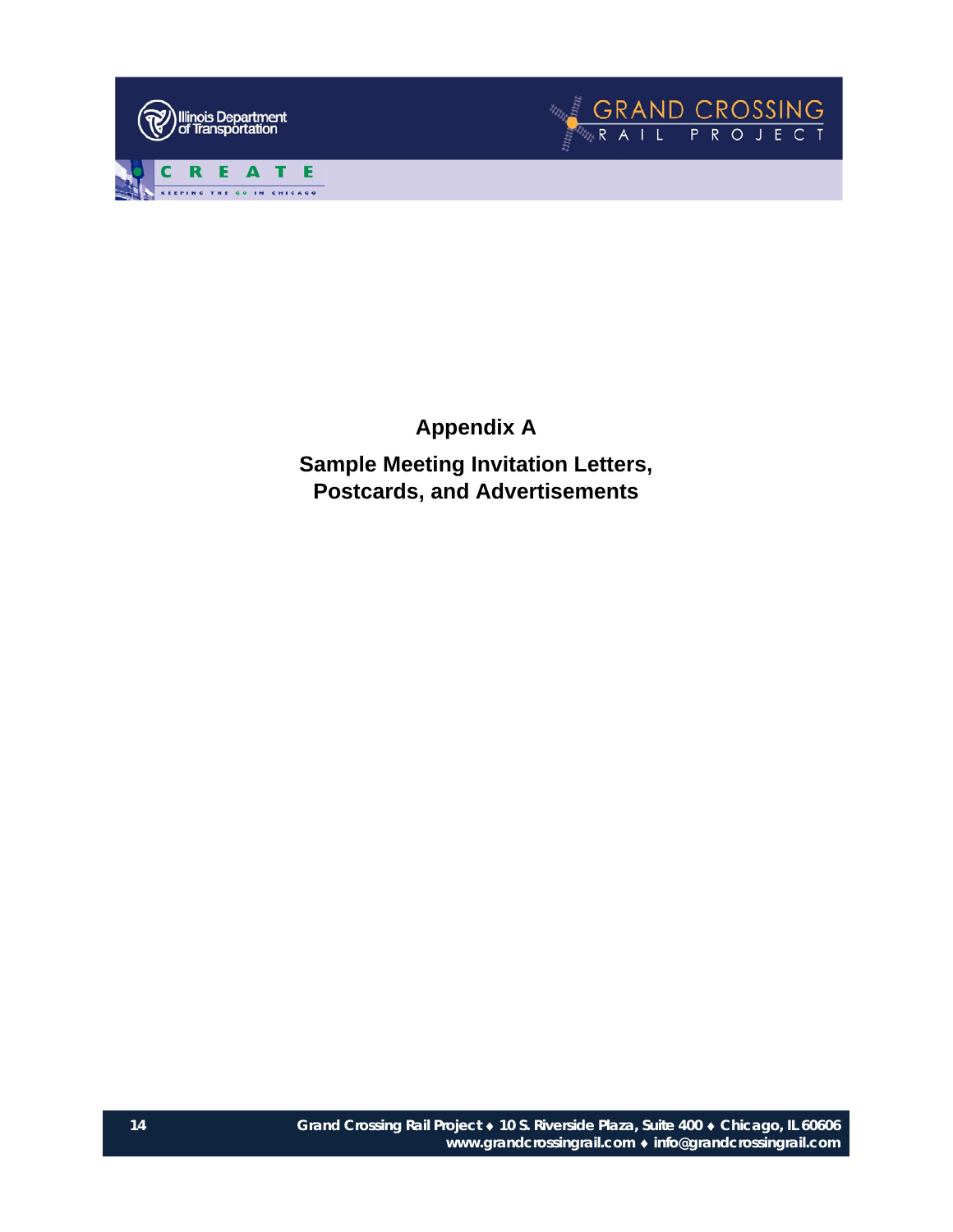



### **Sample Invitation Letter to Community Advisory Group Member**

November 23, 2011

[Name] [Title] [Organization] [Address] [City], [State] [Zip]

Dear [Salutation]:

# **Will you join us?**

You are invited to attend Public Meetings hosted by the Illinois Department of Transportation regarding the preparation of the Environmental Impact Statement for the Grand Crossing Rail Project. Part of the Chicago Region Environmental and Transportation Efficiency (CREATE) Program, the purpose of the Grand Crossing Rail Project is to improve freight and passenger rail efficiency on Chicago's South Side and enhance Amtrak's on‐ time performance.

# **Why are we conducting these meetings?**

The purpose of the meetings is to:

- Provide an overview of the project
- Review the project's draft purpose and need for improvements
- Obtain public input on the draft purpose and need

Your participation is important and will help the project team identify the transportation issues and community values that will be considered as the Grand Crossing Rail Project progresses.

# **Agenda**

An open house will be held between 4:00 p.m. and 6:00 p.m. where you can view an audio‐visual presentation and project exhibits. The project team will also be available to discuss the project and answer questions. A formal session with questions and answers will then be held at 6:00 p.m.

The meetings will be accessible to persons with disabilities. Anyone needing special assistance should contact Josh Druding at (312) 335‐0100. Persons planning to attend who will need a sign language interpreter or similar accommodations should notify the Illinois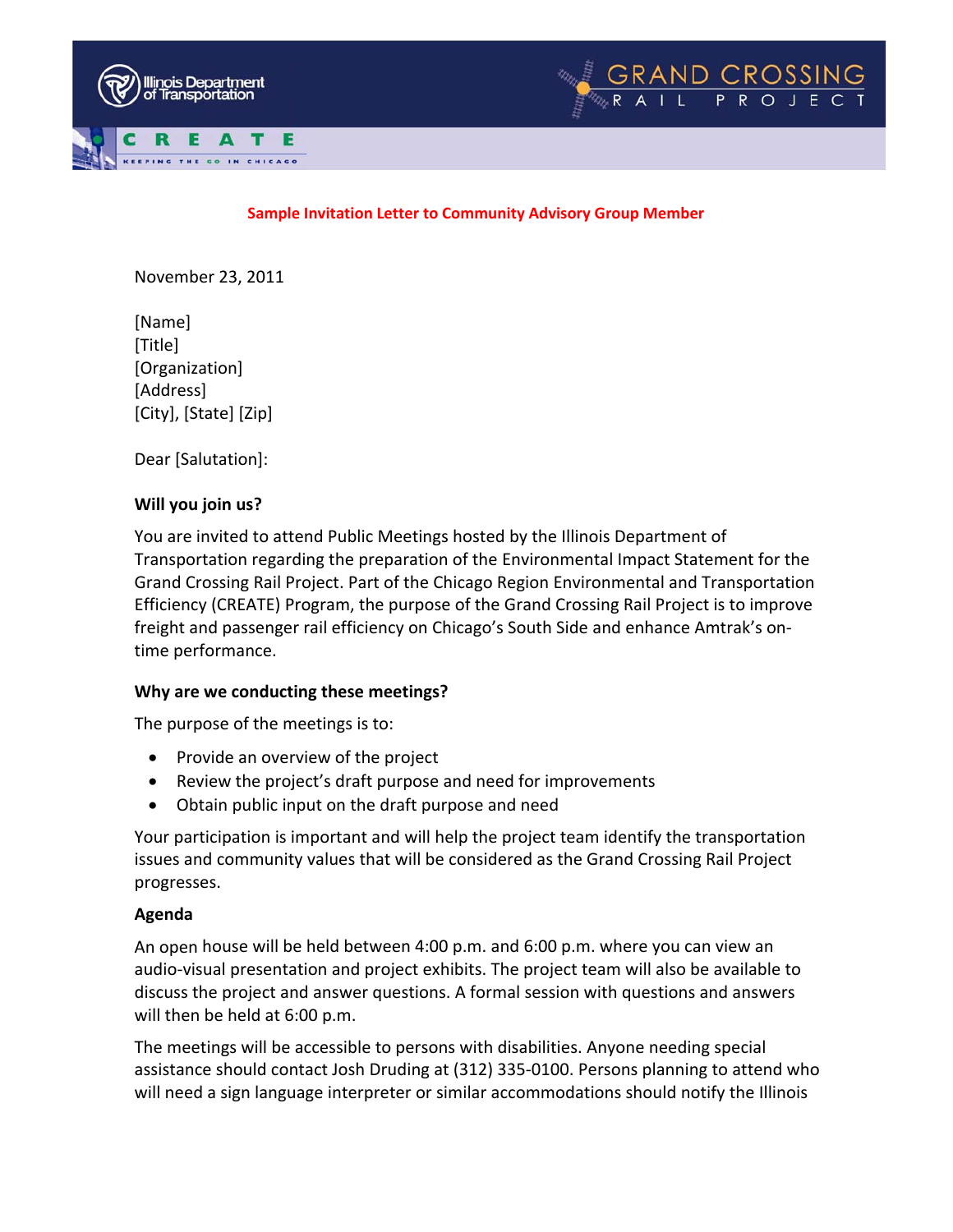Department of Transportation at (866) 273‐3631 (TTY) at least five days prior to the meeting.

# **When and Where?**

For your convenience, two meetings will be held – one in the northern portion of the study area, and one in the southern portion. Both meetings will present the same content:

| Date:     | December 12, 2011                      | Date: | December 13, 2011                   |
|-----------|----------------------------------------|-------|-------------------------------------|
| Time:     | 4:00pm-7:30pm                          | Time: | 4:00pm-7:30pm                       |
| Location: | <b>Grand Crossing Park Field House</b> |       | Location: Sherwood Park Field House |
|           | 7655 S. Ingleside Ave, Chicago         |       | 5701 S. Shields Ave, Chicago        |

In the case of a weather emergency, the Public Meetings will be held at the same times and locations in January 2012, with the exact dates to be provided in a follow-up notice.

# **Where can you find more information?**

Additional information about the Grand Crossing Rail Project is available at www.grandcrossingrail.com. Questions and comments regarding the project should be sent to:

> Tony Pakeltis, Parsons 10 S. Riverside Plaza, Suite 400 Chicago, IL 60606 info@grandcrossingrail.com

Thank you for your consideration. We hope you can join us.

Very truly yours,

amiell Stit

Danielle E. Stewart, P.E. Acting CREATE Section Chief Illinois Department of Transportation www.createprogram.org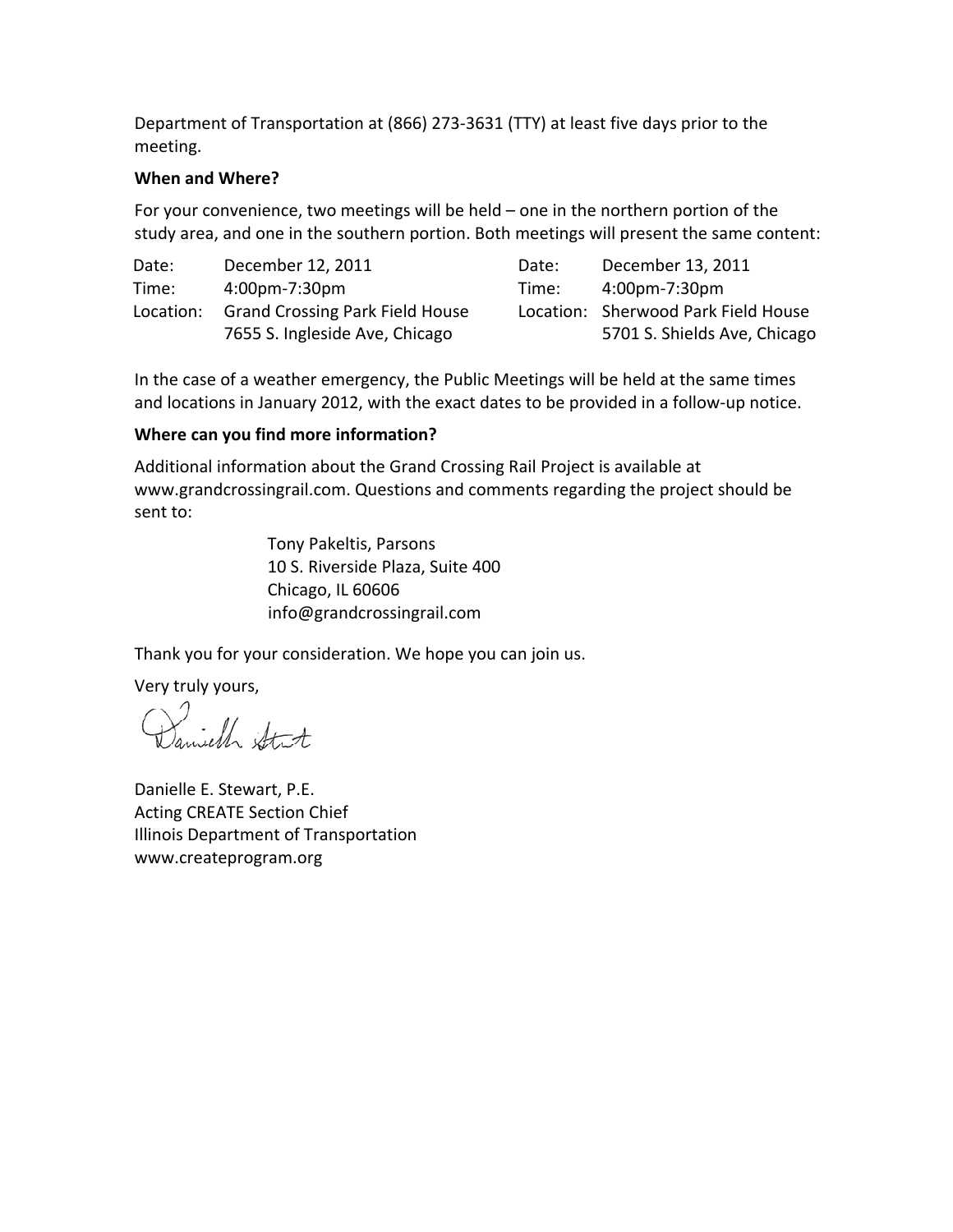



### **Sample Invitation Letter to Elected Official Whose District is Directly Impacted**

November 23, 2011

The Honorable [Name] [District/Ward] [Address] [City], [State] [Zip]

Dear [Salutation]:

On December 12 and 13, 2011, the Illinois Department of Transportation (IDOT) will be hosting Public Meetings regarding the preparation of the Environmental Impact Statement for the Chicago Region Environmental and Transportation Efficiency (CREATE) Program Grand Crossing Rail Project. As you know from our previous conversations, the purpose of the Grand Crossing Rail Project is to improve freight and passenger rail efficiency on Chicago's South Side and enhance Amtrak's on‐time performance.

Details of the meetings are provided on the enclosed postcard, which will be distributed by Community Advisory Group members and at community facilities throughout the study area. Postcards also will be mailed to all property owners in the study area immediately adjacent to railroad right‐of‐way. The meetings will be advertised in the Chicago Sun‐ Times, Chatham‐Southeast Citizen, South End Citizen, Chicago Independent Bulletin, The Defender, and The Chicago Crusader.

IDOT invites you to participate in one or both of these Public Meetings and would also like to extend to you the opportunity to speak briefly during the formal presentation. We will contact you directly to coordinate the details. If you have any questions in the meantime or would like to discuss the project, please contact Jakita Trotter, CREATE Public Outreach Administrator, at (312) 793‐2790; or Tony Pakeltis, Parsons, at (312) 930‐5268. Additional information is also available on the project website at www.grandcrossingrail.com.

Thank you for your continued support. We hope you can join us.

Very truly yours,

Samich Strt

Danielle E. Stewart, P.E. Acting CREATE Section Chief Illinois Department of Transportation www.createprogram.org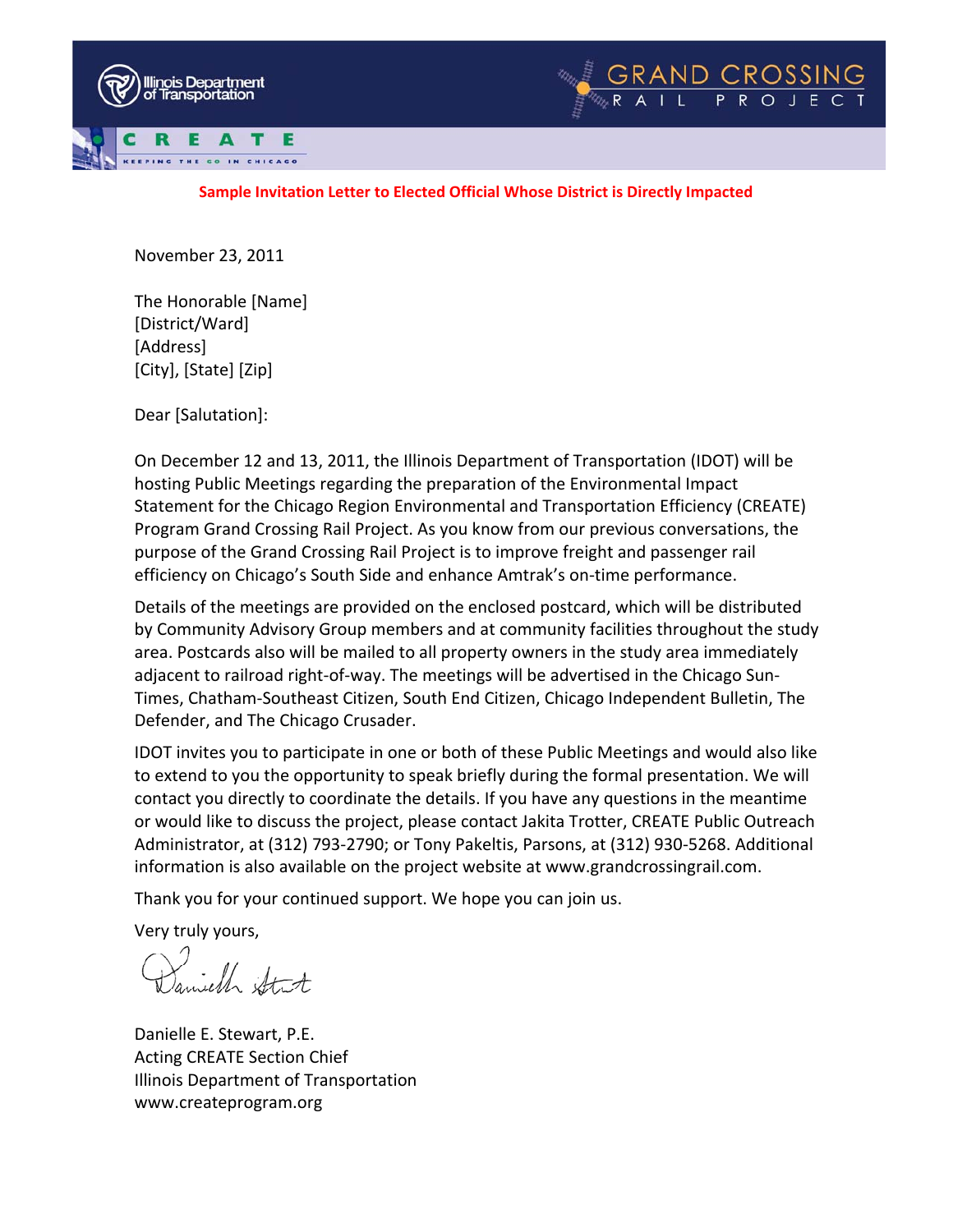



#### **Sample Invitation Letter to Elected Official Whose District is** *Not* **Directly Impacted**

November 23, 2011

The Honorable [Name] [District/Ward] [Address] [City], [State] [Zip]

Dear [Salutation]:

On December 12 and 13, 2011, the Illinois Department of Transportation (IDOT) will be hosting Public Meetings regarding the preparation of the Environmental Impact Statement for the Grand Crossing Rail Project. Part of the Chicago Region Environmental and Transportation Efficiency (CREATE) Program, the purpose of the Grand Crossing Rail Project is to improve freight and passenger rail efficiency on Chicago's South Side and enhance Amtrak's on‐time performance.

Details of the meetings are provided on the enclosed postcard, which will be distributed by Community Advisory Group members and at community facilities throughout the study area. Postcards also will be mailed to all property owners in the study area immediately adjacent to railroad right-of-way. The meetings will be advertised in the Chicago Sun-Times, Chatham‐Southeast Citizen, South End Citizen, Chicago Independent Bulletin, The Defender, and The Chicago Crusader.

IDOT invites you to attend one or both of these Public Meetings. If you have any questions in the meantime or would like to discuss the project, please contact Jakita Trotter, CREATE Public Outreach Administrator, at (312) 793‐2790; or Tony Pakeltis, Parsons, at (312) 930‐ 5268. Additional information is also available on the project website at www.grandcrossingrail.com.

Thank you for your continued support. We hope you can join us.

Very truly yours,

,<br>mielle stut

Danielle E. Stewart, P.E. Acting CREATE Section Chief Illinois Department of Transportation www.createprogram.org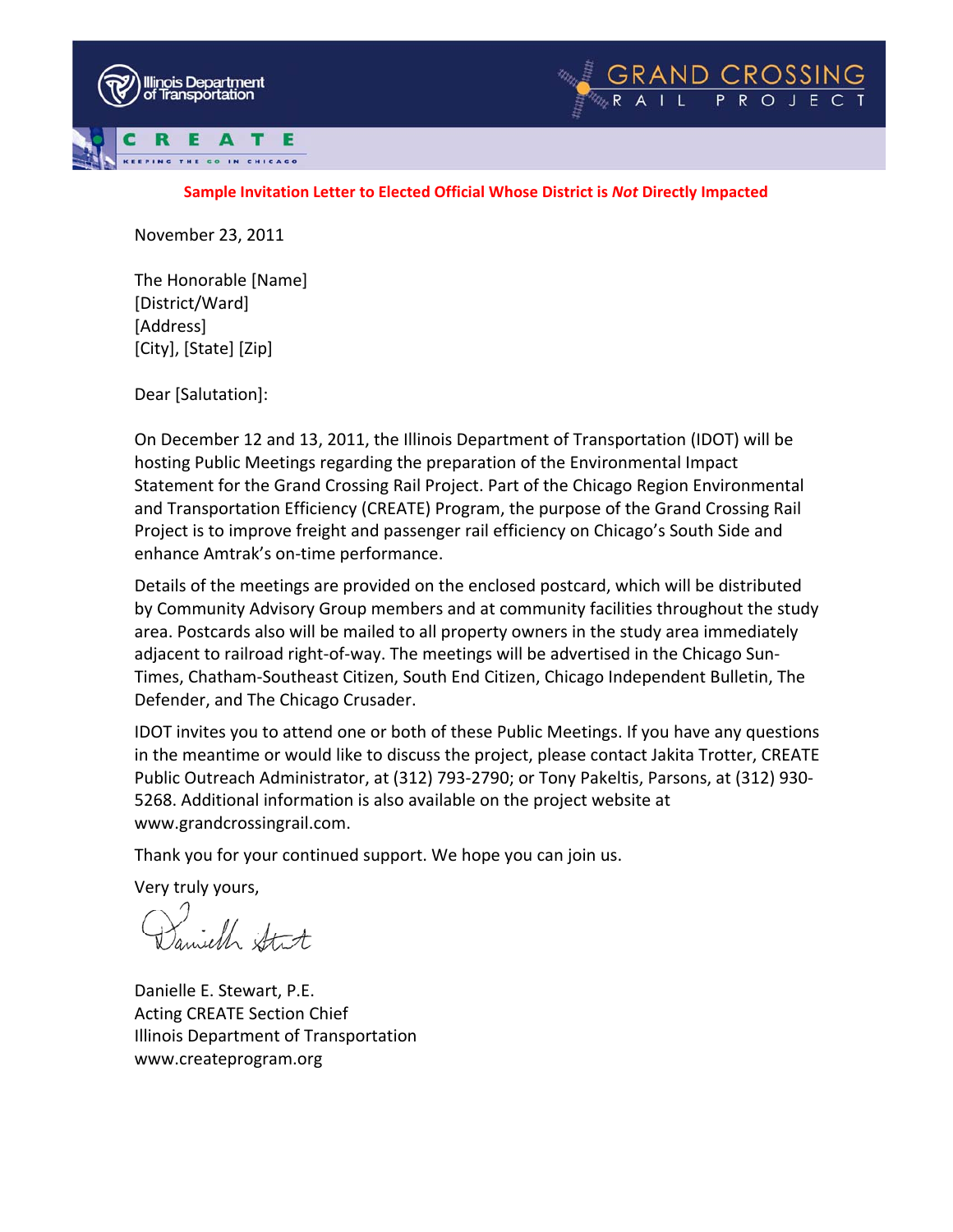



#### **Sample Invitation Letter to City Agency that Owns Property Within the Study Area**

November 23, 2011

[Name] [Title] [Agency] [Address] [City], [State] [Zip]

Dear [Salutation]:

The Illinois Department of Transportation (IDOT) is preparing an Environmental Impact Statement for the Chicago Region Environmental and Transportation Efficiency (CREATE) Program Grand Crossing Rail Project. Every day, six Amtrak trains on the Illini, Saluki, and City of New Orleans lines pass through Chicago's South Side, coming from Champaign, Carbondale, Memphis, and New Orleans. The route they currently travel is congested and does not provide direct access into Union Station, causing delays for rail passengers.

IDOT is working with the Federal Highway Administration, the Chicago Department of Transportation, and the Association of American Railroads to find solutions to these issues. The Grand Crossing Rail Project will examine alternate, less congested routes that would enable Amtrak trains to travel directly into Union Station, improving freight and passenger rail efficiency and enhancing Amtrak's on‐time performance.

We are writing to inform you that property records indicate that the [Agency] is the owner of record for one or more properties within or adjacent to the Grand Crossing Rail Project study area. A list of those properties is attached.

Our first Public Meetings for the Grand Crossing Rail Project will be held on December 12 and 13, 2011. The enclosed postcard provides additional details of these meetings. The purpose of the Public Meetings is to provide an overview of the project, review the project's draft purpose and need for improvements, and obtain public input on the draft purpose and need. As the owner of property within the study area, IDOT would like to invite you or a representative of the [Agency] to attend.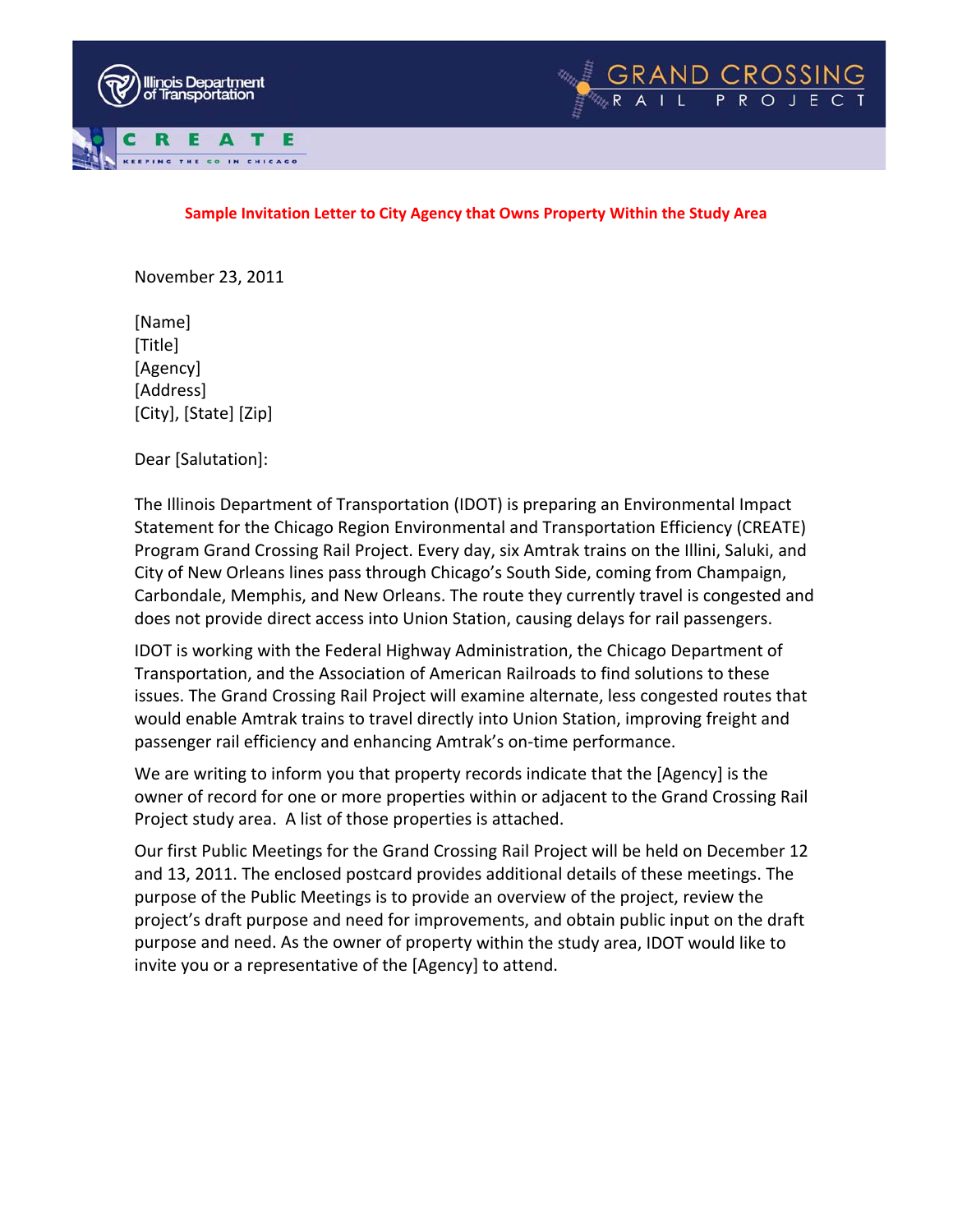If you have any questions in the meantime or would like to discuss the project in detail, please contact Tony Pakeltis of our consultant team at info@grandcrossingrail.com or (312) 930‐5268. Additional information is also available on the project website at www.grandcrossingrail.com.

Very truly yours,

Danielle E. Stewart, P.E. Acting CREATE Section Chief Illinois Department of Transportation www.createprogram.org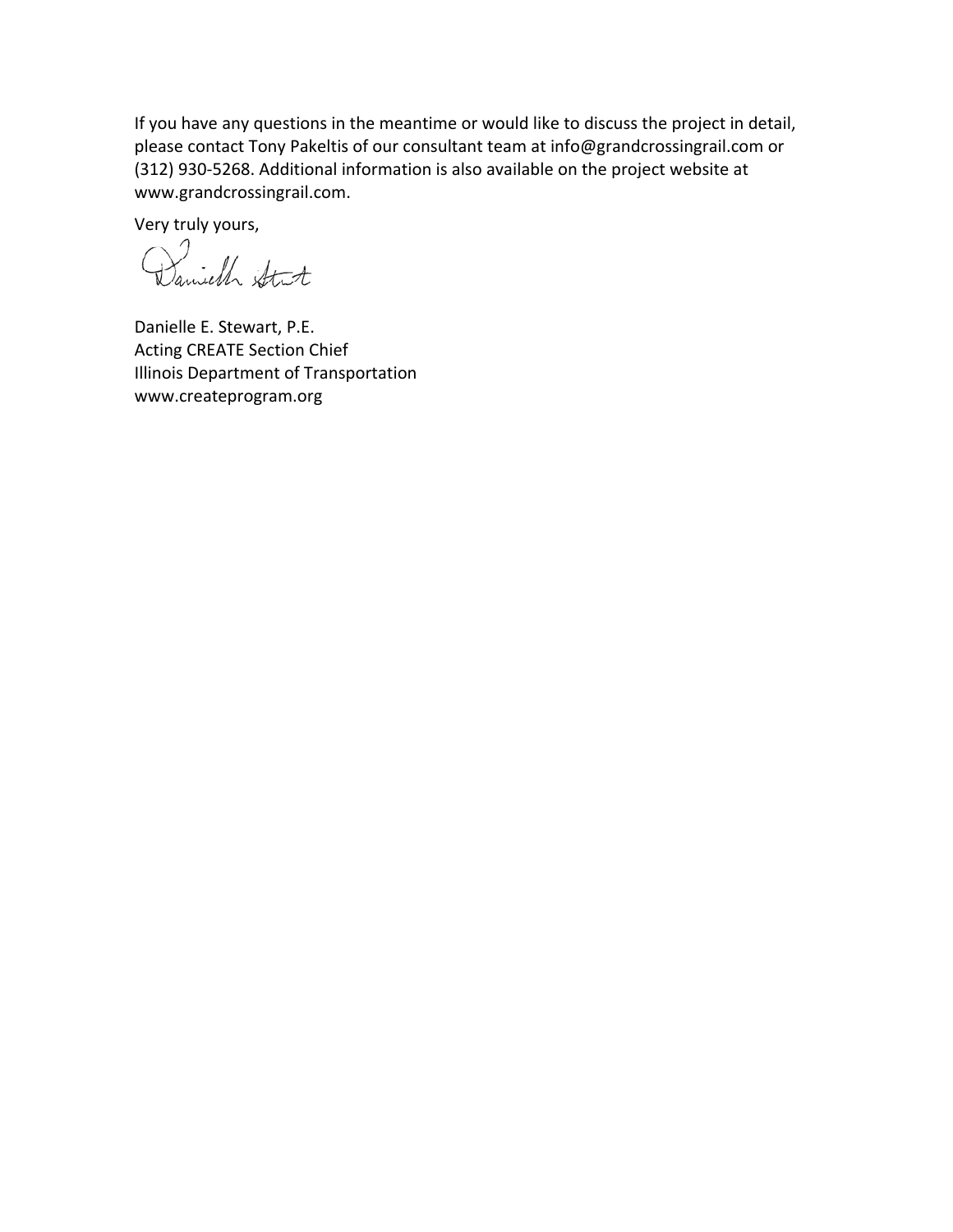

You are invited to attend Public Meetings hosted by the Illinois Department of Transportation regarding the preparation of the Environmental Impact Statement for the Grand Crossing Rail Project. The purpose of the Grand Crossing Rail Project is to improve freight and passenger rail efficiency on Chicago's South Side and enhance Amtrak's on-time performance.

# The purpose of the meetings is to:

- Provide an overview of the project
- Review the project's draft purpose and need for improvements
- Obtain public input on the draft purpose and need

# PUBLIC MEETINGS WILL TAKE PLACE: 4:00 p.m. - 7:30 p.m.

Monday, December 12, 2011 Grand Crossing Park Field House 7655 South Ingleside Avenue

Chicago, IL 60619

Tuesday, December 13, 2011

GRAND CROSSING<br>ERAIL PROJECT

Sherwood Park Field House 5701 South Shields Avenue Chicago, IL 60621

Both meetings will present the same content.

An open house will be held between 4:00 p.m. and 6:00 p.m. where you can view an audio-visual presentation and project exhibits. The project team will also be available to discuss the project and answer questions. A formal session with questions and answers will then be held from 6:00 p.m. to 7:30 p.m.

# In the case of a weather emergency, the Public Meetings will be rescheduled at a later date in January of 2012.

The meetings will be accessible to persons with disabilities. Anyone needing special assistance should contact Josh Druding at (312) 335-0100. Persons planning to attend who will need a sign language interpreter or similar accommodations should notify the Illinois Department of Transportation at (866) 273-3631(TTY) at least five days prior to the meeting.

Questions and comments regarding this project should be sent to:

Grand Crossing Rail Project | Parsons | 10 South Riverside Plaza, 4th Floor | Chicago, Illinois 60606 Attn: Tony Pakeltis | e-mail: info@grandcrossingrail.com www.grandcrossingrail.com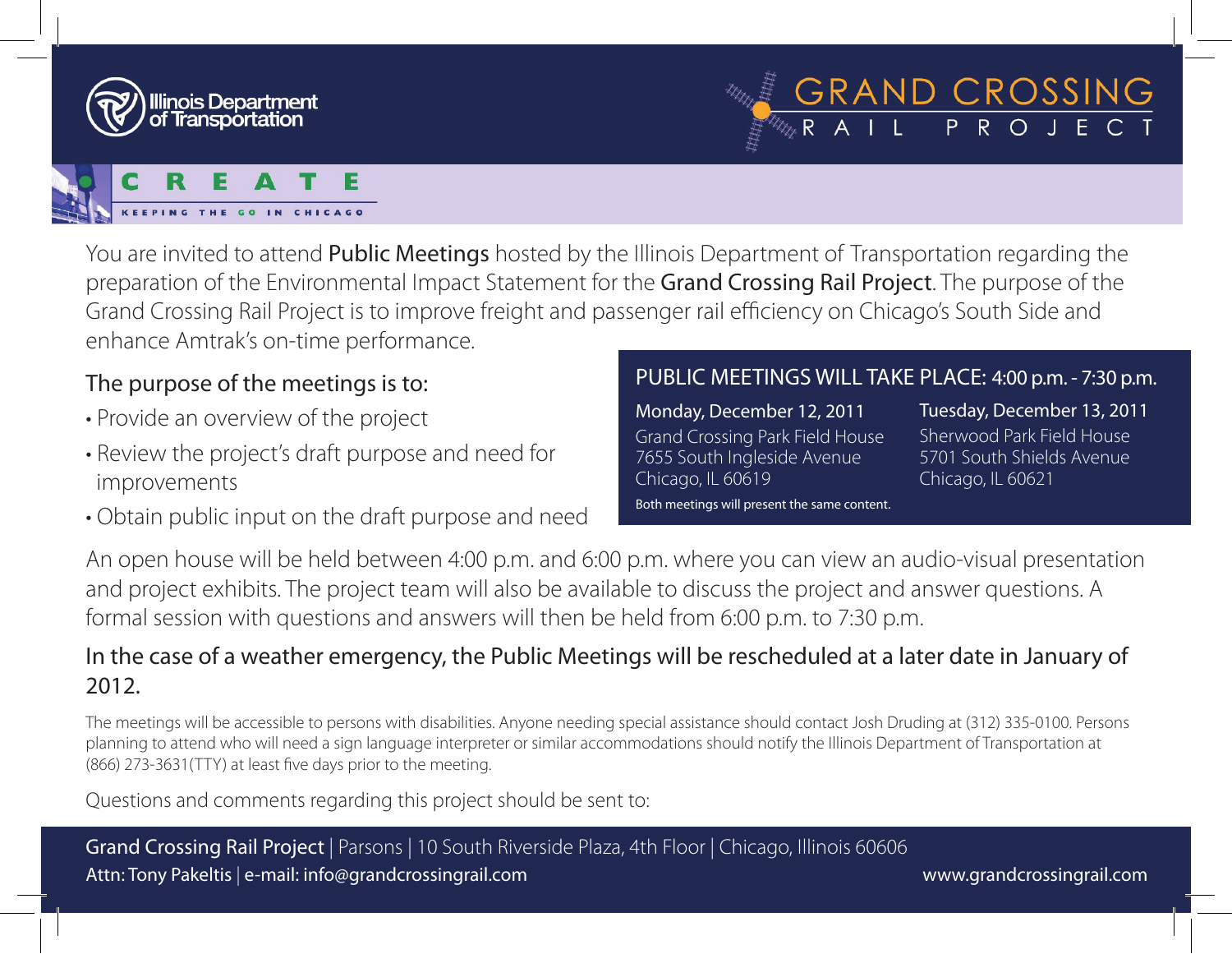

# Grand Crossing Rail Project

10 S. Riverside Plaza, 4th Floor Chicago, IL 60606 c/o Parsons Transportation Group